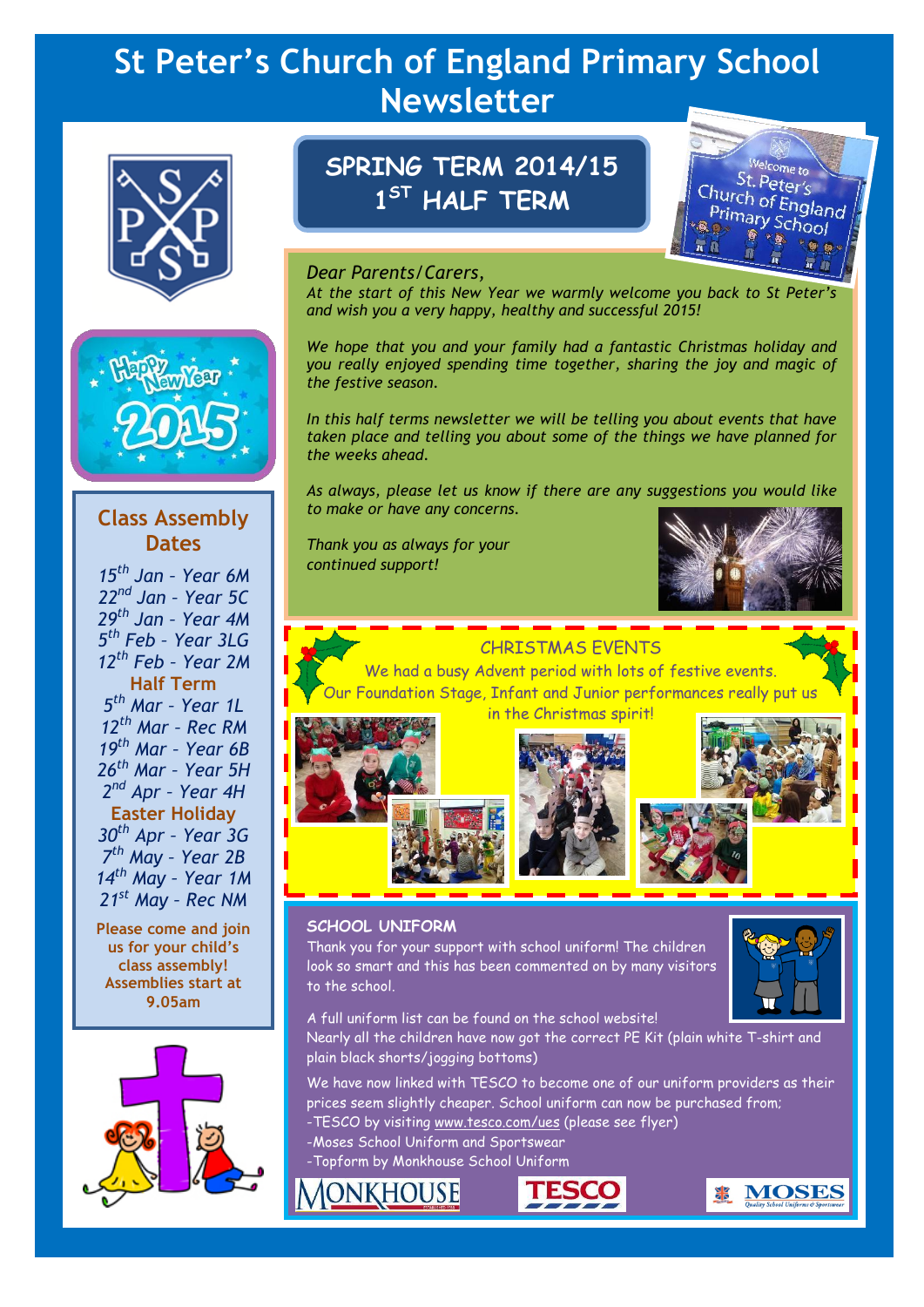# **Page 2 of 4** *Year Group News* **<b>School Newsletter**

### **Nursery News**

Nursery have made a great start to the year and have settled back into the routine well. This term we will be learning all about dinosaurs and researching information about them using Google. We will also be making dinosaurs using play dough and painting pictures of them as well as digging for fossils in our investigation area. The children will be taking part in a special dinosaur hunt in the outdoor area and making binoculars to help them to see. In phonics the children are beginning to learn the sounds and names of letters and identify the initial sound in words. In RE the children will be learning about important people in different faiths such as Jesus and the Prophet Muhammad. In Maths the children will be counting to and beginning to recognise numbers to 20, learning the names and properties of 2d shapes and adding one and two more. We are sure that this term is going be extremely busy but very rewarding.



## **Reception News**



### **Year 1 News**

The children in Reception have come back to a really busy term. We have begun learning about dinosaurs. No doubt the children will already have started talking about what they know. There may be some exciting discoveries in the near future! Perhaps we will inspire some palaeontologists of the future? In addition, we have followed children's interests to begin learning about space, the planets and aliens! Children have been making papier-mâché planets and painting them. Soon we will have a whole solar system.

We have changed around some of the areas in the continuous provision in order to reflect the needs of the children as they progress. In our role play area we will be setting up a dental surgery so if you have a visit to the dentist due soon, talk to your child about the experience.

Once again, there will be a strong emphasis on reading and writing as we aim for children to move towards the end of year targets. In order to support your child, please help them with their homework, however it should be their work and not written by someone else. It is also really important that you help your child to learn their weekly spellings, knowing these High Frequency Words will ensure that their writing makes good progress.

Thank you again for your support, we look forward to a busy and exciting term.

The children in Year 1 have started the New Year with a fantastic attitude and enthusiasm for all areas of the curriculum. With this positive attitude they will continue to learn lots of new things. In history we will be thinking about changes in living memory and the passing of time. Anything you can tell them about your family history will really help with this. In science we will be looking at a variety of animals, including ourselves! During this topic we are going to investigate our senses and differences between us and other animals. The children are really enjoying looking at a variety of different books including fiction, non-fiction and poetry in literacy.



### **Year 2 News**



Happy New Year! The children have made a fantastic start to 2015, working very hard and showing much more of a determined attitude! We have already been reading traditional stories from other cultures during Literacy, but your child will also be learning about fantasy stories as well as looking at non-fiction instruction texts. During Maths this half term we will be focusing on various skills such as addition and subtraction, times tables (2,3,5,10), place value, fractions, and weight and time, so we will be very busy!

Our History topic for this half term is Christopher Columbus, we will be learning all about his life and why he is famous………so make sure you ask your child all about him! 'Electricity' is the focus of Science during which we will be finding out about the dangers of electricity, what electricity is and how useful it is.

As you can see we have got a busy, fun-filled half term ahead of us in school but we would also appreciate your continued support and encouragement with your child's learning at home as this will help your child's progress, especially as it is creeping nearer to SATs.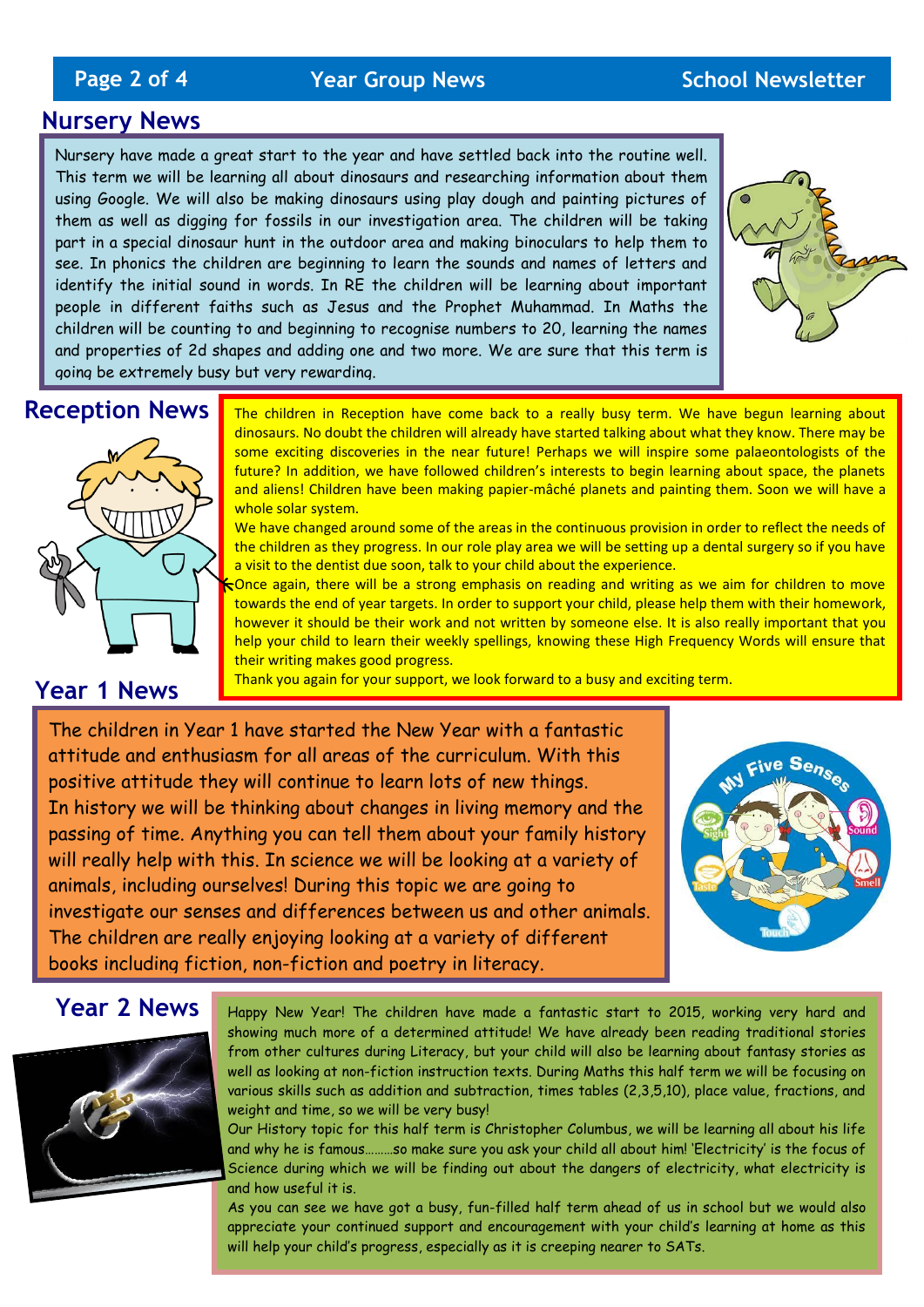## **School Newsletter**

**School Newsletter Year Group News Page 3 of 4**

**Year 3 News**



Happy New Year to everyone and we hope the children are ready for another exciting term. Year 3 have made an excellent start to their English topic, myths and legends, where they will be writing their own mythical stories. In Science we will study the parts of flowering plants and their functions. Children will investigate the life cycle of plants, in particular, how seeds are formed, dispersed and germinated.

In Religious Studies the children will have the chance to learn about Hindus and the different forms of gods they believe in. During our Geography lessons we will be looking closely at reading and creating maps.

We are all looking forward to learning more, in what is going to be a very busy and enjoyable term!

## **Year4 News**



In Year 4 we have already been working really hard on our new History topic about Ancient Egypt. We will be looking at artefacts, learning about the gruesome mummification and making our own canopic jars as part of our DT project.

Computing and Science will link this term as they are both about sound. In computing we will be making our own digital music and in Science, learning all about how sound is made and how we hear sound. Our English work so far has been based on fairy tales and writing our own with a twist. Later on this term we will be writing non chronological reports and performing poetry.

In Maths we will be using the four rules of number and relating them to money, weight and measure. Fractions and creating our own bar charts will also feature this half-term in our maths lessons. This term in RE, we continue looking at other religions with our focus being Judaism, concentrating on some of the stories from the Old Testament. We are all looking forward to a very enjoyable half term in Year 4.

# **Year 5 News**

We welcome all our children and families back to school in 2015. The children are over a third of the way through their Year 5 and every lesson is vital on the way to Year 6. So far neither Year 5 class have won the weekly attendance so please could you help us and your children by ensuring they are always in school and on time.

As always we have lots of work to do in English and Maths and the children have made an excellent start. Supporting your child at home is vital especially with times tables, reading and Learning Logs. PE this term is on Monday and Friday NOT Wednesday as we previously stated.

Other themes and topics we will learn this half term include Islam, The Victorians and The Environment including any dangers affecting the planet. Miss Charnock the very enthusiastic, specialist Science teacher from Kingsway Park High School is working with us on Tuesdays to provide lots of exciting scientific experiences. Watch out for news of trips and visits and we thank you for your continuing support with these.



### **Year 6 News**



This half-term will be an extremely busy one for both pupils and staff. We will be spending lots of time preparing the children for the forthcoming SAT test in May and the children will be expected to be working hard towards their individual targets. The work done in school is only part of this and we expect them to be completing their weekly homework, learning logs and reading their revision books. Within school we will be studying the features of many different text types in English; decimals, algebra and multiplication and division within maths; and the functions of the human body in science.

Our main topic will be 'Around the World' where we will learn about the main continents and oceans as well as land use in Rochdale and how volcanoes work. We will also be studying Islam and Judaism alongside continuing our high expectations around handwriting and presentation. We have a 'coach' for PE and will be covering multi-sport on a Tuesday and Thursday – please make sure your child has their full, correct PE kit. It will be a busy, but enjoyable half-term!